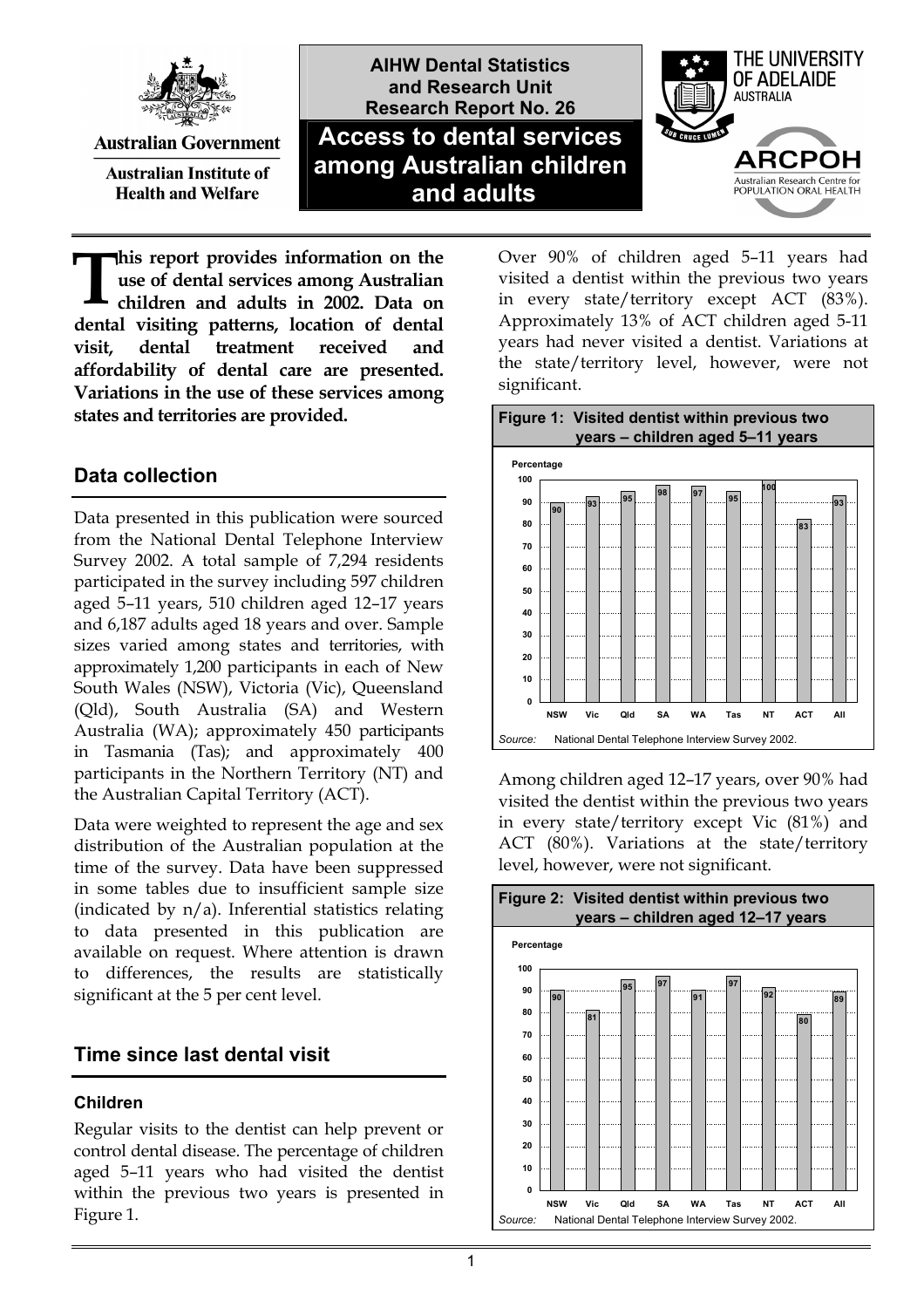### **Adults**

Nearly three in four (73%) Australian adults had visited the dentist within the previous two years (Table 1). There was significant variation among states/territories, with adults living in the ACT (81%) most likely to have recently visited and NT (66%) and Tas (63%) adults least likely.

Adults aged 65 years and over were less likely to have visited within the previous two years (60%) than other adults (75–76%). This trend was particularly evident in NSW, Vic and SA.

|            |                    | Table 1: Visited dentist within previous two<br>years - adults aged 18+ years (%) |                    |                |              |  |
|------------|--------------------|-----------------------------------------------------------------------------------|--------------------|----------------|--------------|--|
|            | $18 - 24$<br>years | $25 - 44$<br>years                                                                | $45 - 64$<br>years | $65+$<br>years | <b>Total</b> |  |
| <b>NSW</b> | 82                 | 75                                                                                | 76                 | 60             | 74           |  |
| Vic        | 81                 | 77                                                                                | 73                 | 57             | 73           |  |
| Qld        | 69                 | 75                                                                                | 80                 | 62             | 74           |  |
| SΑ         | 78                 | 71                                                                                | 78                 | 58             | 71           |  |
| WA         | 57                 | 74                                                                                | 77                 | 67             | 72           |  |
| Tas        | n/a                | 63                                                                                | 71                 | 55             | 63           |  |
| NΤ         | 72                 | 61                                                                                | 75                 | n/a            | 66           |  |
| <b>ACT</b> | 89                 | 76                                                                                | 82                 | 83             | 81           |  |
| All        | 76                 | 75                                                                                | 76                 | 60             | 73           |  |
| Source:    |                    | National Dental Telephone Interview Survey 2002.                                  |                    |                |              |  |

The percentage of adults who had not made a dental visit within the previous five years is presented in Figure 3.



Approximately 13% of Australian adults had not made a dental visit within the previous five years. There was significant variation among states/territories, with 20% of Tas adults not visiting within the previous five years compared with only 10% of ACT adults.

# **Place of last dental visit**

### **Children**

Since 1975 the School Dental Service (SDS) has provided free or subsidised dental care for children of primary school age and varying grades of secondary school age. Due to different eligibility criteria and resourcing, the proportions of children enrolled in this service vary significantly among states and territories.



Use of the SDS by children aged 5–11 years varied significantly among states/territories (Figure 4). Children from NT (87%), WA (78%) and Qld (72%) were more likely to have attended the SDS at their last dental visit than NSW (38%) and Vic (45%) children. Use of the SDS was also low in ACT (44%), where one in two children aged 5–11 years attended a private clinic at their last visit.

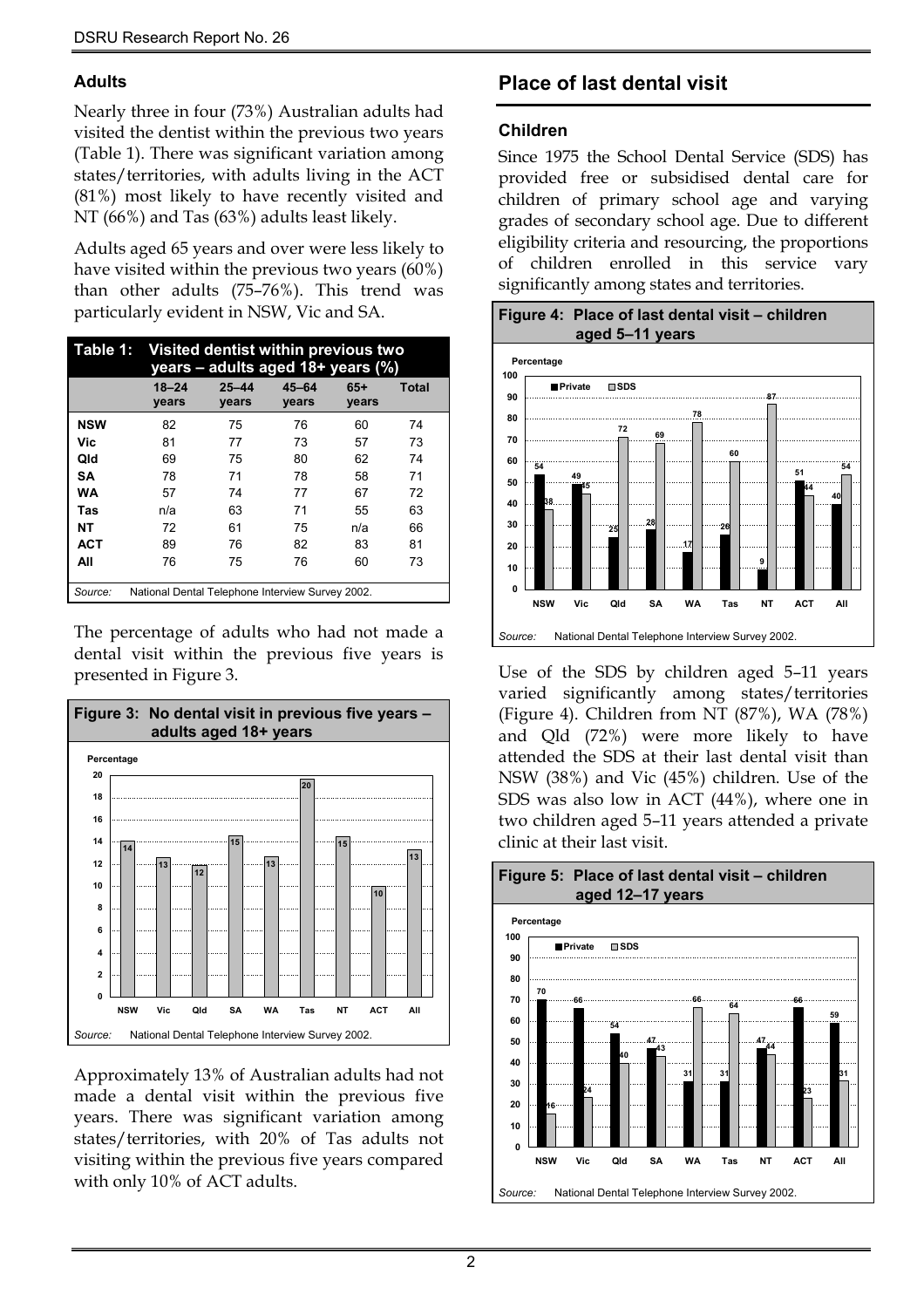Just over three in ten (31%) Australian children aged 12–17 years attended the SDS at their last dental visit (Figure 5). There was significant variation among states/territories, with utilisation of the SDS highest in WA (66%) and Tas (64%) and lowest in NSW (16%), Vic (24%) and ACT (23%). The majority of adolescents in NSW, Vic and ACT attended a private clinic. Adolescents (31%) were less likely to use the SDS than children of primary school age (54%).

### **Adults**

Most Australian adults (84%) attended a private clinic at their last dental visit (Table 2). Use of private clinics varied significantly among states/territories, being highest in ACT (90%) and NSW (89%) and lowest in Tas (74%) and NT (76%).

Adults aged 25–64 years were more likely to have attended a private clinic at their last dental visit than adults in the youngest (18–24 years) and oldest (65+ years) age groups.

|            | Table 2: Attended private clinic at last dental<br>visit – adults aged $18+$ years (%) |                    |                |                |       |
|------------|----------------------------------------------------------------------------------------|--------------------|----------------|----------------|-------|
|            | $18 - 24$<br>years                                                                     | $25 - 44$<br>vears | 45-64<br>years | $65+$<br>years | Total |
| <b>NSW</b> | 83                                                                                     | 94                 | 90             | 80             | 89    |
| Vic        | 82                                                                                     | 89                 | 86             | 65             | 83    |
| Qld        | 67                                                                                     | 82                 | 83             | 66             | 78    |
| SΑ         | 66                                                                                     | 82                 | 87             | 68             | 79    |
| WA         | 73                                                                                     | 88                 | 91             | 78             | 85    |
| Tas        | n/a                                                                                    | 81                 | 80             | 57             | 74    |
| NΤ         | 56                                                                                     | 76                 | 90             | n/a            | 76    |
| <b>ACT</b> | 86                                                                                     | 88                 | 96             | 87             | 90    |
| All        | 76                                                                                     | 88                 | 87             | 72             | 84    |
| Source:    | National Dental Telephone Interview Survey 2002.                                       |                    |                |                |       |

# **Usual reason for dental visit**

A person's reason for seeking dental care influences the type of care they receive. Those seeking care for a check-up benefit from early detection and receive preventive services, while those who usually seek care for a problem may receive less complete treatment and fewer preventive services.

### **Children**

The percentage of children who usually visit the dentist for a problem rather than for a check-up is presented in Figure 6. Approximately 17% of Australian children aged 5–17 years usually visit the dentist for a problem. SA children had the lowest prevalence of problem-oriented visiting (8%), significantly lower than the national average (17%). Problem-oriented visiting was highest in ACT (23%), NSW (22%) and Qld (20%).



### **Adults**

The percentage of dentate adults (i.e. those with some natural teeth remaining) who usually visit the dentist for a problem is presented in Table 3. Problem-oriented visiting was far more prevalent in adults (47%) than children (17%). There was some variation among states/territories, with NT adults (56%) having the highest prevalence of problem-oriented visiting, significantly higher than the national average (47%).

Age was also a significant factor, with adults aged 18–24 years less likely to usually visit for a problem (37%) than older adults (46–50%). This trend was particularly evident in NSW and SA.

|            |                                                  | Table 3: Usually visit for a dental problem<br>$-$ dentate adults aged 18+ years (%) |                    |                |              |  |
|------------|--------------------------------------------------|--------------------------------------------------------------------------------------|--------------------|----------------|--------------|--|
|            | $18 - 24$<br>years                               | $25 - 44$<br>years                                                                   | $45 - 64$<br>years | $65+$<br>years | <b>Total</b> |  |
| <b>NSW</b> | 31                                               | 48                                                                                   | 46                 | 49             | 45           |  |
| Vic        | 37                                               | 48                                                                                   | 44                 | 50             | 46           |  |
| Qld        | 45                                               | 52                                                                                   | 47                 | 45             | 49           |  |
| SΑ         | 35                                               | 55                                                                                   | 52                 | 51             | 51           |  |
| WA         | 35                                               | 55                                                                                   | 42                 | 42             | 47           |  |
| Tas        | n/a                                              | 55                                                                                   | 45                 | 58             | 52           |  |
| NΤ         | 51                                               | 59                                                                                   | 53                 | n/a            | 56           |  |
| <b>ACT</b> | 45                                               | 46                                                                                   | 49                 | 38             | 46           |  |
| All        | 37                                               | 50                                                                                   | 46                 | 48             | 47           |  |
| Source:    | National Dental Telephone Interview Survey 2002. |                                                                                      |                    |                |              |  |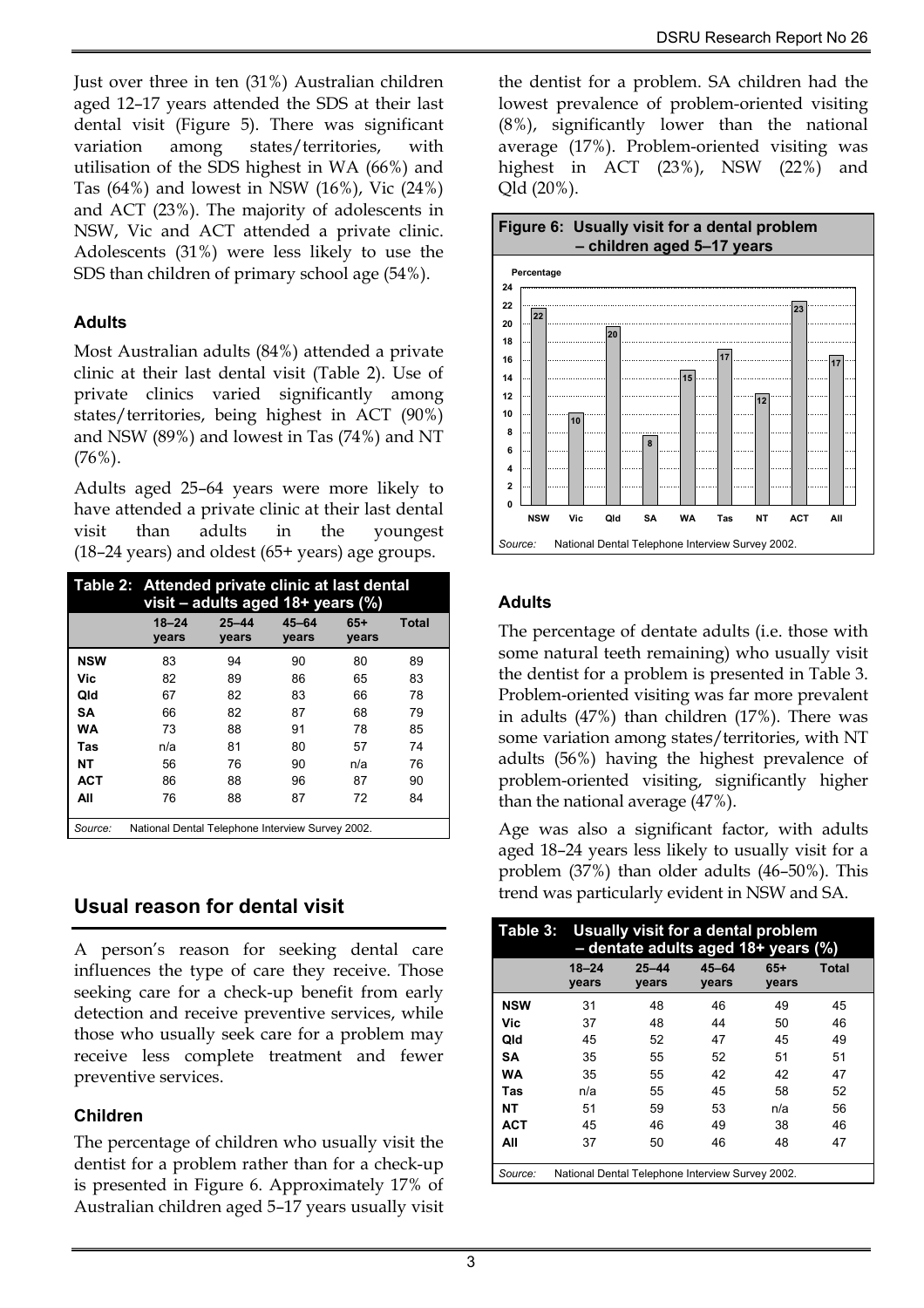### **Services received – extractions**

Respondents who made a dental visit in the previous 12 months were asked about the treatment they received. Generally, extraction of a tooth indicates that there has been no previous intervention for disease or that any previous preventive and restorative treatment has failed.

#### **Children**

Extraction rates for children aged 5–17 years were similar among states/territories with 6-12% of children who had made a dental visit in the previous year having a tooth extracted (Figure 7).



#### **Adults**

Extraction rates were highest in NT (27%) and lowest in ACT (14%), although these differences were not significant (Table 4). There was little variation in the remaining states.

| Table 4:   |                                                  | <b>Received extraction - dentate adults</b><br>who visited in previous year (%) |                |              |  |  |
|------------|--------------------------------------------------|---------------------------------------------------------------------------------|----------------|--------------|--|--|
|            | $18 - 44$<br>years                               | $45 - 64$<br>years                                                              | $65+$<br>years | <b>Total</b> |  |  |
| <b>NSW</b> | 18                                               | 16                                                                              | 18             | 17           |  |  |
| Vic        | 17                                               | 17                                                                              | 19             | 17           |  |  |
| Qld        | 18                                               | 22                                                                              | 10             | 18           |  |  |
| SA         | 23                                               | 15                                                                              | 16             | 19           |  |  |
| <b>WA</b>  | 16                                               | 16                                                                              | 24             | 17           |  |  |
| Tas        | 12                                               | 21                                                                              | 30             | 19           |  |  |
| NΤ         | 29                                               | 17                                                                              | n/a            | 27           |  |  |
| <b>ACT</b> | 17                                               | 8                                                                               | 20             | 14           |  |  |
| All        | 18                                               | 17                                                                              | 17             | 18           |  |  |
| Note:      | molars.                                          | Extractions among young adults may include the removal of third                 |                |              |  |  |
| Source:    | National Dental Telephone Interview Survey 2002. |                                                                                 |                |              |  |  |

Data have been combined for age groups 18–24 years and 25–44 years to ensure adequate sample sizes in every state/territory. Age was not a significant factor despite some variation in extraction rates among states/territories.

### **Services received – fillings**

### **Children**

Approximately 30% of Australian children who made a dental visit in the previous year had a tooth filled (Figure 8). Variations among states/territories were small with between 25% and 34% of children receiving a filling. Children were more likely to have had a filling (31%) than an extraction (9%).



### **Adults**

There was little variation among states/territories in the percentage of dentate adults who had received a filling (42–50%) in the previous year (Table 5). Adults aged 18–44 years were less likely to have received a filling (40%) than older adults (50–52%).

| Table 5:   |                                                  | Received filling - dentate adults who<br>visited in previous year (%) |                |              |  |  |  |
|------------|--------------------------------------------------|-----------------------------------------------------------------------|----------------|--------------|--|--|--|
|            | $18 - 44$<br>years                               | $45 - 64$<br>years                                                    | $65+$<br>years | <b>Total</b> |  |  |  |
| <b>NSW</b> | 39                                               | 45                                                                    | 48             | 42           |  |  |  |
| Vic        | 41                                               | 61                                                                    | 61             | 50           |  |  |  |
| Qld        | 41                                               | 53                                                                    | 56             | 47           |  |  |  |
| SΑ         | 39                                               | 54                                                                    | 47             | 45           |  |  |  |
| WA         | 41                                               | 40                                                                    | 47             | 42           |  |  |  |
| Tas        | 34                                               | 48                                                                    | 49             | 42           |  |  |  |
| NΤ         | 35                                               | 56                                                                    | n/a            | 42           |  |  |  |
| <b>ACT</b> | 36                                               | 53                                                                    | 61             | 45           |  |  |  |
| All        | 40                                               | 50                                                                    | 52             | 45           |  |  |  |
| Source:    | National Dental Telephone Interview Survey 2002. |                                                                       |                |              |  |  |  |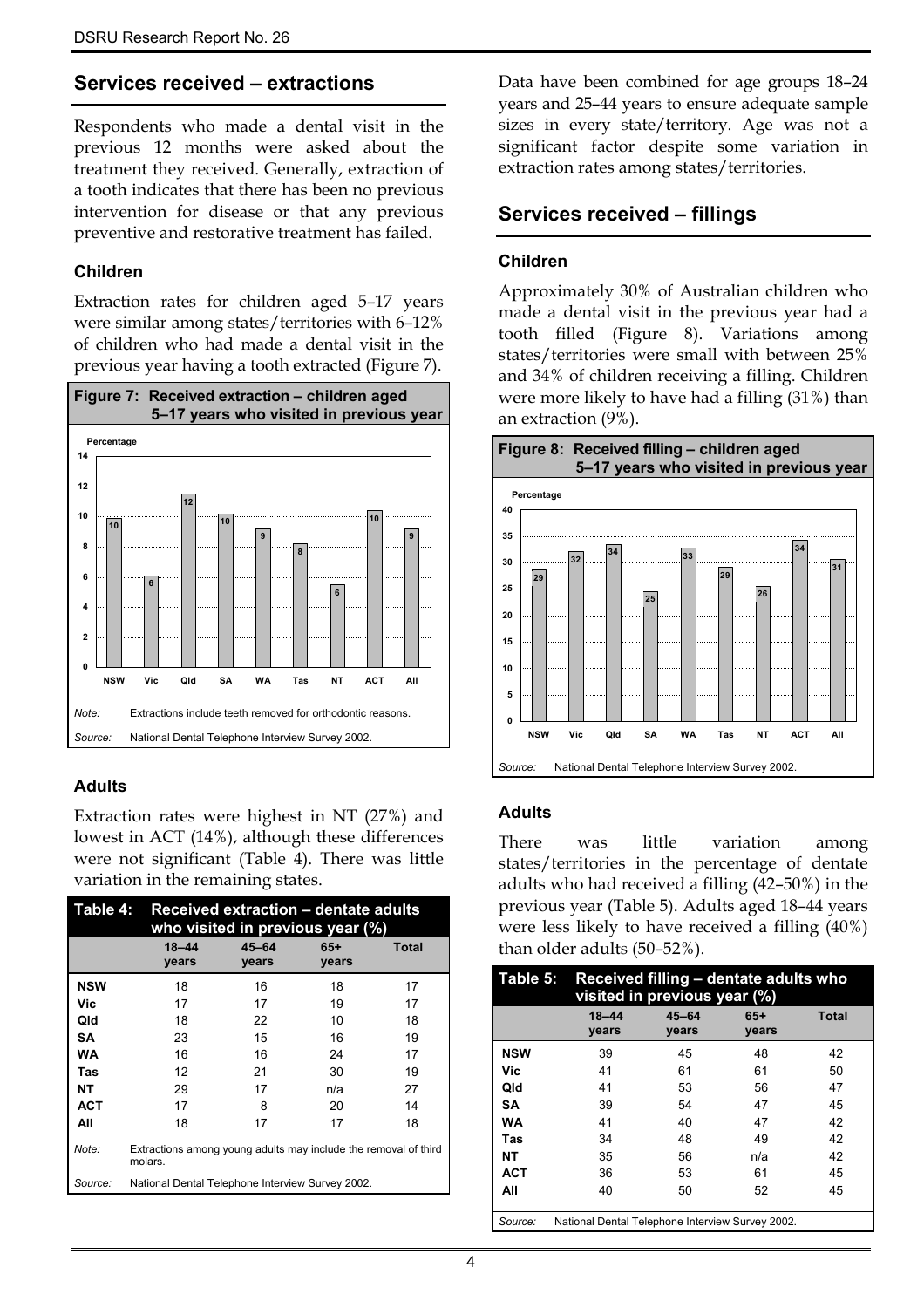### **Affordability of dental care**

Respondents were asked a range of questions relating to the affordability of dental care, including whether cost had prevented them from receiving recommended dental treatment and whether a \$100 dental bill would cause financial difficulties.

### **Children**

Only 5% of Australian children aged 5–17 years were prevented from receiving recommended dental treatment due to cost (Figure 9). There were only small variations among states/territories.



### **Adults**

Between 13% and 19% of dentate adults in each state/territory reported that cost had prevented them from receiving recommended treatment (Table 6). Cost was more likely to be a deterrent for adults (14%) than children (5%).

| Table 6:   |                    | Cost prevented recommended dental<br>treatment - dentate adults (%) |                    |                |       |  |
|------------|--------------------|---------------------------------------------------------------------|--------------------|----------------|-------|--|
|            | $18 - 24$<br>years | $25 - 44$<br>years                                                  | $45 - 64$<br>years | $65+$<br>vears | Total |  |
| <b>NSW</b> | 10                 | 14                                                                  | 16                 | 5              | 13    |  |
| Vic        | 14                 | 18                                                                  | 13                 | 9              | 15    |  |
| Qld        | 18                 | 17                                                                  | 16                 | 7              | 16    |  |
| SΑ         | 13                 | 19                                                                  | 11                 | 12             | 15    |  |
| <b>WA</b>  | 12                 | 20                                                                  | 14                 | 6              | 15    |  |
| Tas        | n/a                | 15                                                                  | 15                 | 7              | 13    |  |
| NΤ         | 9                  | 23                                                                  | 20                 | n/a            | 19    |  |
| <b>ACT</b> | 17                 | 18                                                                  | 12                 | 7              | 15    |  |
| All        | 13                 | 17                                                                  | 15                 | 7              | 14    |  |
| Source:    |                    | National Dental Telephone Interview Survey 2002.                    |                    |                |       |  |

Thirteen per cent of dentate adults across Australia reported they would have significant difficulty paying a \$100 dental bill (Table 7). ACT residents (7%) were less likely to report this than other Australians. Age was not a significant factor, with some variation across age groups.

|            |                                                  | Table 7: Significant difficulty paying a \$100<br>dental bill - dentate adults (%) |                    |                |              |  |  |
|------------|--------------------------------------------------|------------------------------------------------------------------------------------|--------------------|----------------|--------------|--|--|
|            | $18 - 24$<br>vears                               | $25 - 44$<br>years                                                                 | $45 - 64$<br>years | $65+$<br>years | <b>Total</b> |  |  |
| <b>NSW</b> | 10                                               | 12                                                                                 | 12                 | 15             | 12           |  |  |
| Vic        | 17                                               | 14                                                                                 | 10                 | 14             | 13           |  |  |
| Qld        | 17                                               | 12                                                                                 | 15                 | 12             | 14           |  |  |
| <b>SA</b>  | 16                                               | 16                                                                                 | 13                 | 15             | 15           |  |  |
| <b>WA</b>  | 18                                               | 9                                                                                  | 11                 | 7              | 11           |  |  |
| Tas        | n/a                                              | 15                                                                                 | 11                 | 12             | 13           |  |  |
| <b>NT</b>  | 16                                               | 18                                                                                 | 12                 | n/a            | 16           |  |  |
| <b>ACT</b> | 7                                                | 9                                                                                  | 5                  | 3              | 7            |  |  |
| All        | 15                                               | 12                                                                                 | 12                 | 13             | 13           |  |  |
| Source:    | National Dental Telephone Interview Survey 2002. |                                                                                    |                    |                |              |  |  |

Note: Comparing Table 7 data with previous data sources can be misleading due to the change in value of \$100 over time.

### **Dental insurance**

### **Children**

Forty six per cent of Australian children were covered by private dental insurance (Figure 10). Among states/territories, coverage was lowest in Vic (36%) and NSW (46%).



### **Adults**

Dental insurance coverage of adults varied significantly among states/territories (Table 8). Coverage was highest in WA (59%), SA (56%) and Tas (56%) and lowest in Vic (35%), where adults were less likely to have dental insurance